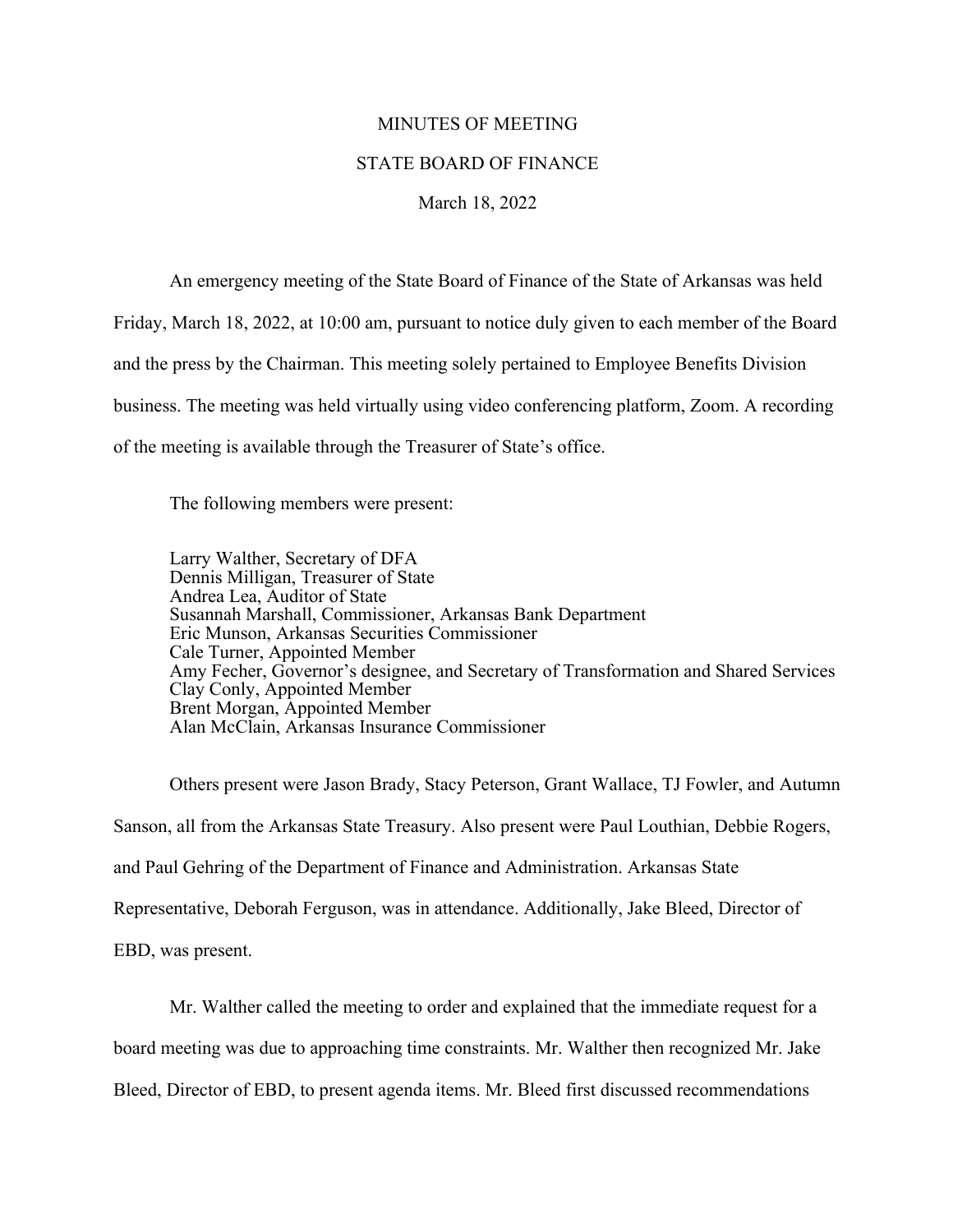brought before EBD by the Segal Group, LLC. He explained that the urgency for the meeting and proposed recommendations was due to an implementation deadline of January 1, 2023. The recommendation included a Request for Proposal (RFP) for a Medicare Advantage Vendor with Pharmaceutical Drug Coverage, and the second item, an RFP for a Pharmacy Benefits Manager. Mr. Bleed briefly described the process of reviewing and scoring the proposals according to state law and stated that his hope would be to bring recommendations, based on those results, before the board in June 2022. Mr. Walther asked for a motion to approve the proposal from EBD and to move forward on drafting an RFP for a Medicare Advantage Options (vendor), with Pharmaceutical Drug Coverage. Commissioner Marshall made the motion, and Commissioner Munson seconded. All members were in favor. Additionally, Mr. Walther asked for a motion to approve the proposal from EBD regarding the Pharmacy Benefits Manager. Commissioner McClain made the motion and Commissioner Munson seconded. All members were in favor. [00:01:50-00:19:50, Zoom recording]

Mr. Walther again recognized Mr. Bleed to discuss the impending proposal to extend certain existing contracts. Mr. Bleed informed the board that there would be no action needed at the current meeting and would propose the contract extensions at the April meeting for a vote at that time. The first contract was for Mainstream Technologies, the company that runs the ARBenefits portal. The second contract was MedImpact, which is the current Pharmacy Benefits Manager. The third contract was Optum, the company that manages the Health Savings Accounts and Flex Spending Accounts. Finally, the fourth contract was Evidence Based Prescription Drug Program (EBRx), which helps with pharmaceutical coverage and rebate contracting. The contracts would expire on June 30, 2022, therefore the proposal at the next SBF meeting would be to extend the aforementioned contracts to calendar year end 2022, allowing proper time to complete the RFPs previously voted on. [00:19:50-00:35:38, Zoom recording]